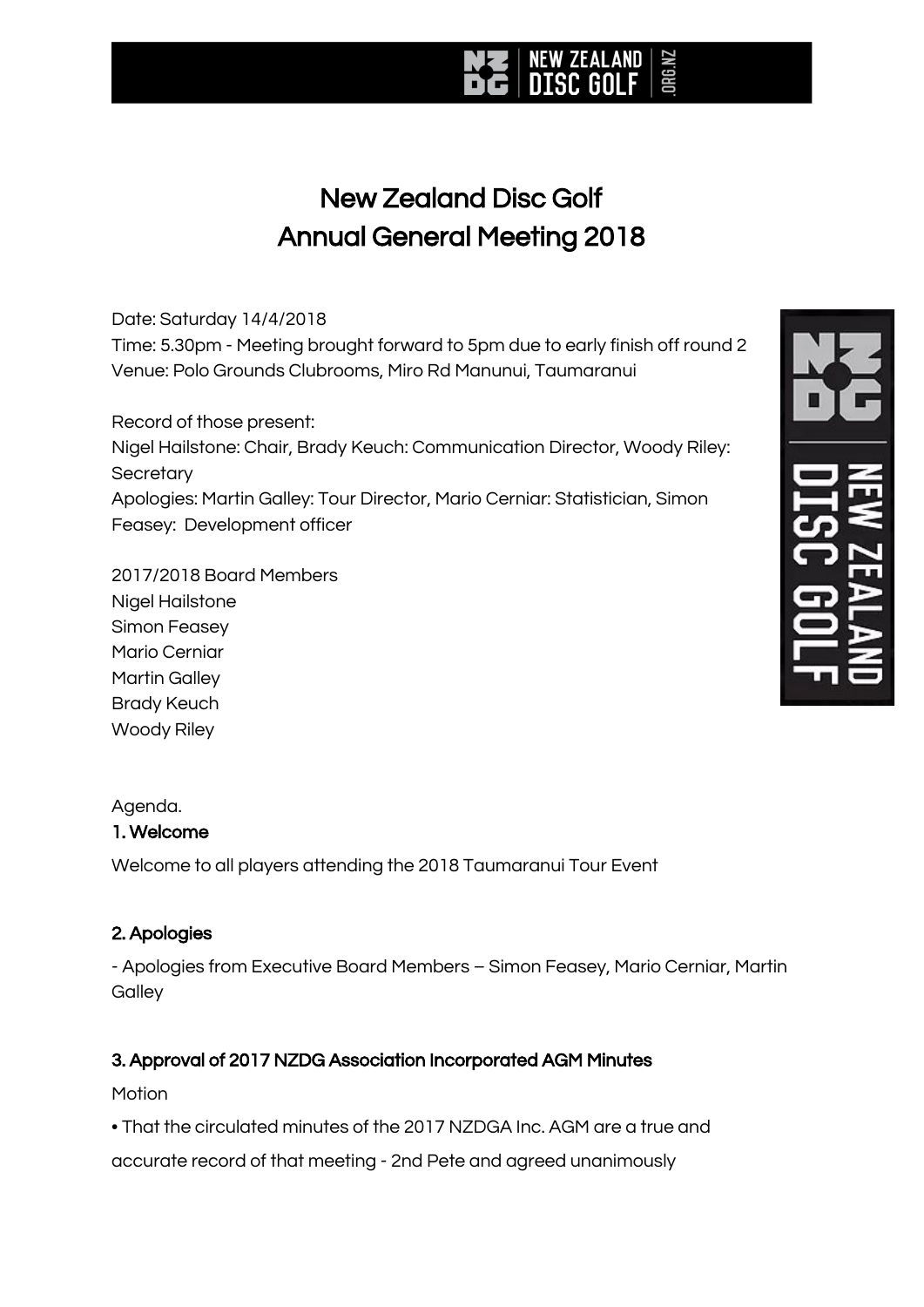#### 4. NZDG Board Annual Report.

For full report please see our website at newzealanddiscaolf.org.nz

- Player growth on the increase, however there are still many not playing Tour events,
- Thanks to TD's, Administrators for their time and effort
- Great year in Colchester, NZ ranked 3rd in the world.

#### 5. Accountant's Report & presentation of annual financial statements of NZDGA Inc

#### Motion

• That the 2017 NZDGA Inc annual financial statements and accountant's report be accepted as a true and accurate statement of the financial position of NZDGA Inc.

\*Due to the need to confirm the \$6800 sponsorship book entry, the motion was put that subject to the unanimous satisfaction of the board that the identified issues are explained or resolved and that the corrected accounts are posted on the NZDG website.

#### 6. Regional Reports

Wellington – Slow growth, working on getting the schools involved. Courses to the council and 18 holes going in at Baerenport

Looking to fund through grants and fundraising

Wanaka – Growth and courses going in.

New Course going in Brook Park – Te Kuiti, Championship level course par 66, family course also going in.

Mangakino – New course going in.

Hamilton – Object courses going in.

Auckland – AKDG Monthly Series going on. New courses going in.

### 7. Election of NZDGA Inc board members for 2018-19.

Our membership secretary Mario Cerniar has decided to stand down from the board but will maintain his fantastic contribution to our sport through teepad.org. The remaining office holders are prepared to stand for re-election.

At the board meeting held on 28 March 2018, the board decided that the current system is becoming a little unwieldy, principally in light of our desire to inject new blood.

A nomination has been received and welcomed for Paula Wilson to join the board for 2018/2019. Paula Wilson was voted in unanimously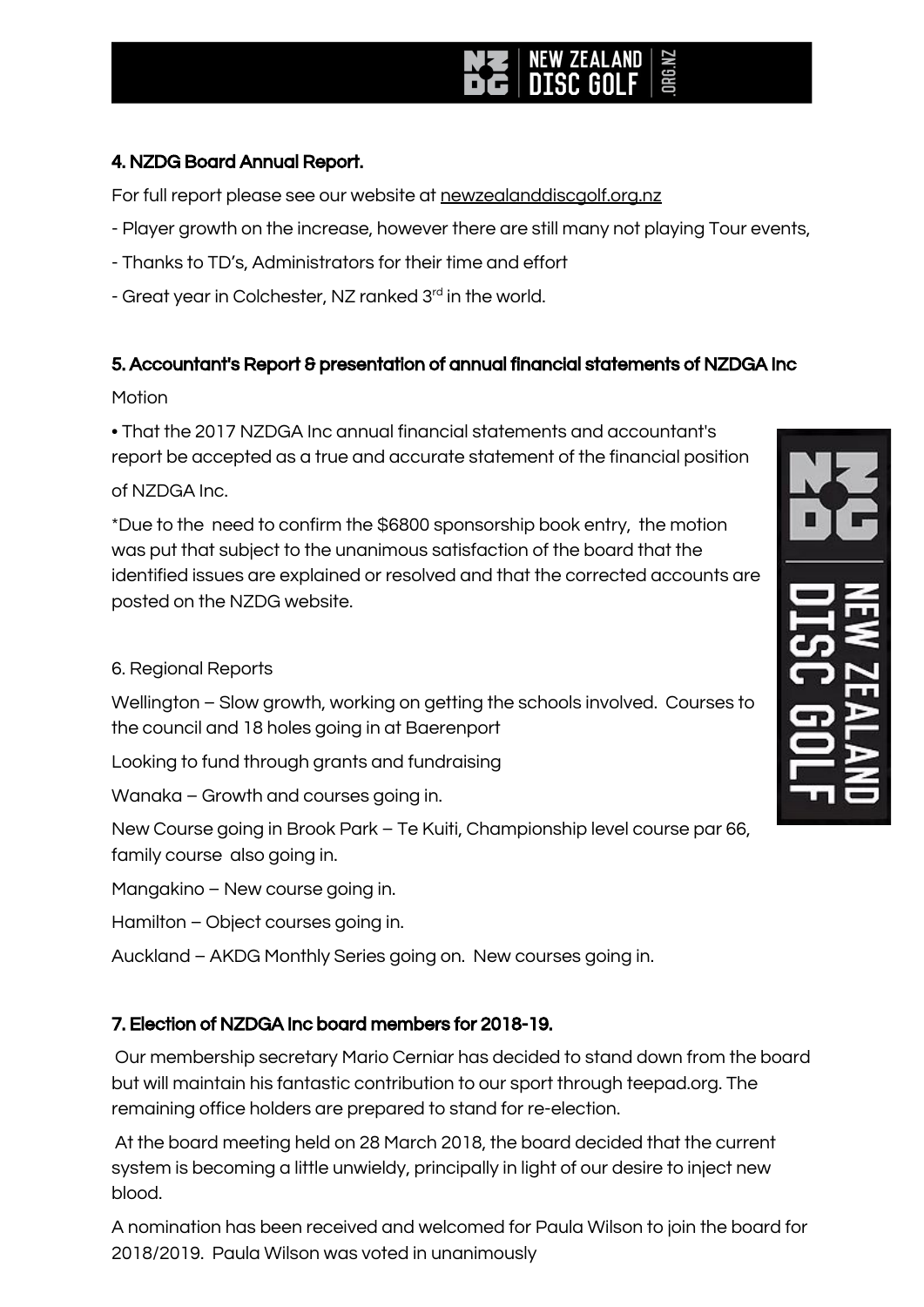### 8. Membership

Confirmation membership will continue to be event based, as set by the New Zealand Disc Golf Development Committee (NZDGDC).

2nd by Damion Peters and agreed unanimously

### 9. Review of the WFDF Team Disc Golf World Champs 2017.

The team we sent performed superbly and has gained for NZ recognition as the number three disc golf country in the world. Should we push to host a future team world champs?

### 10. General Business

- Social media rebate policy and practice: If you apply for the rebate. All areas need to be completed at the appropriate times. Information is on the NZDG website

- Handicap system Implementation: Thanks to Mario for his efforts with the system. If TD's want to use NZDG Tour Handicaps to contact Mario prior to their event.

- Location of the 2018 Matchplay Champs: Proposed change to Bella Rakha for 2018, agreed unanimously

### Open questions

.

Q: Some trophies are out of date and/or missing. If trophies are updated, are our levies going up too?

Yes,: Trophies are missing, the Australians do keepsakes and we would like to move in this direction

Some players still liked trophies with history and stated it was the responsibility of the player to maintain and return trophies.

Q: At Matchplays will we see more accolades and amateur divisions to encourage more people to play?

The PDGA has so many divisions and we don't want to go this direction. Distinction between Amateur and Professional are grey however Rookie, Amateur and Professional divisions are possible for 2018.

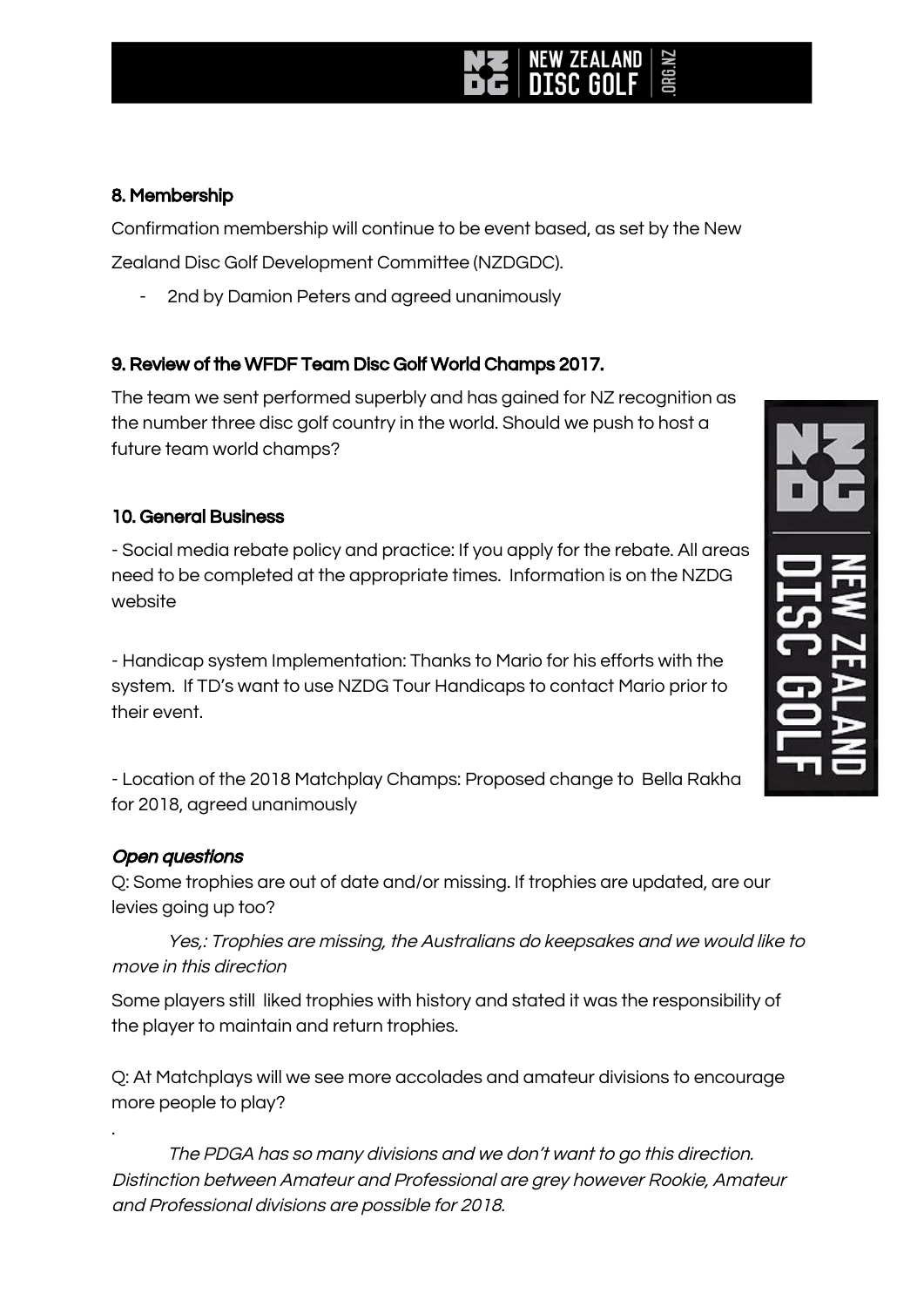Q: Why are not all of the NZDG tour events PDGA sanctioned?

A quick vote saw the majority of people in attendance wanted NZDG tour events to be PDGA sanctioned and if help was needed the TD can approach the NZDG Executive Board for support to sanction their event. Also noted that PDGA sanctioned events have to have a PDGA sanctioned official.

Q: Why can Masters play in Open grade?

It is the players decision.

Q: Why can a player play Open but still win Grand Masters grade? What happens overseas?

Agreed that this was <sup>a</sup> valid point and the NZDG would follow up on this.

Q: Concerns raised concerning the development of Youth and how can NZDG help? Can NZDG sponsor baskets?

Youth development needs to start with the local clubs. It is up to the clubs in their approach to engaging the community. As for support with baskets this was <sup>a</sup> major financial investment/risk and not feasible at this stage

Q: How can NZDG support parents with kids? Is there a discount for Junior fees?

Agreed that this was <sup>a</sup> lot to ask of parents playing and that the NZDG will look into waiving junior fees.

Q: Is there a chance for a dads with minors to be on a card group with other dads at NZDG tour events?

Concerns raised with safety of the kids, timing as to how long it could take to finish rounds and the appropriate courses. It was agreed that it was the Tournament Directors call at this stage.

Announced that the NZDG can assist players with travel grants for special circumstances.

Annual awards - The Contribution to NZ Disc Golf award will now be given at Matchplay 2018.

AGM Closed 5.45